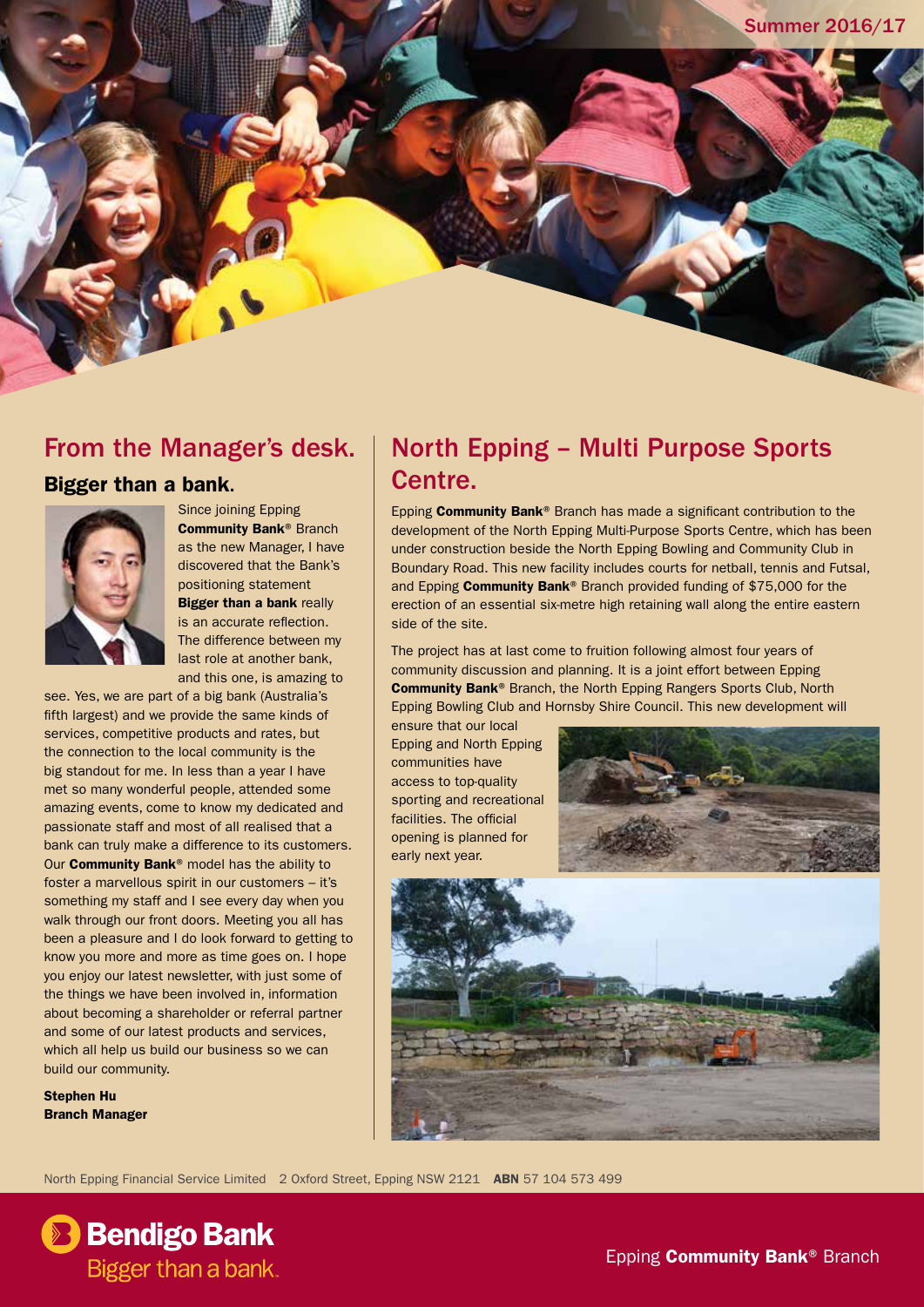## 'Thriving Communities' major event.

Epping Community Bank® Branch, in association with Bendigo Bank and local award-winning law firm Hunt & Hunt Lawyers North Ryde, sponsored a hugely successful end-of-financialyear community event at The Epping Club. Conceived by one of our **Community Bank®** company Directors, Stefan Sojka, and promoted as 'Thriving Communities', the event was an opportunity for a large cross-section of our community to come together, share ideas, get to know each other and discover ways to work together for success.

The event format was a mini-expo, where community groups, charities, businesses and service clubs set up stands for guests to meet and greet each other. Exhibitors included Christian Community Aid (CCA), Relationships Australia, Lions Club, Rotary e-Club, and Max Potential, as well as a few commercial outfits like Ord Minnett and Meridian Australia. Parramatta Council had a booth as well.

After a great time mixing and mingling, the 150+ guests adjourned to the seminar format at the magnificent Epping Club room for the presentations. MC Stefan Sojka welcomed Federal Member for Bennelong, John Alexander OAM, for his opening remarks where he stressed just how important it was for community groups to work together for a stronger and more effective society.



Above: Federal MP John Alexander OAM with Recipients.



Craig Gallagher, from Hunt & Hunt Lawyers (who also happens to sit on our Board) spoke as the other major sponsor, explaining Hunt & Hunt's longstanding connection with the local community and support of many events, initiatives and charities.

Tony Jensen, from Bendigo Bank followed with a full run-down of the Bendigo Bank **Community Bank**<sup>®</sup> model and the huge impact it is having in communities all across Australia.

The keynote speaker was Rosemary Bishop, CEO of 3 Bridges Community. Rosemary champions the idea of strategic partnerships and leveraging connections between business, government and community for better outcomes and social impact. That is certainly the key to 'Thriving Communities'.

As it was the end of financial year, we made the most of it by having John Alexander AOM hand out a number of cheques to a wide range of deserving local community groups. After such a successful event, we are encouraged to look into the possibility of making it a regular one.

# St Kevin's Primary School.

On 25 June Epping Community Bank<sup>®</sup> Branch was a silver sponsor for the annual fete of St Kevin's Primary School in Eastwood. The branch provided \$500 in cash donations, including four starter bank accounts as prizes on the chocolate wheel, as well as Bendigo Bank balloons and marquees for some of the fete stalls. The event was an outstanding success, and raised our branch profile in the area. We look forward to

> an ongoing positive relationship with St Kevin's in future years.



Above: ECB Director Rob Phillips with organisers of the St Kevin's Fete.

### Bendigo Home Loans. For first home buyers, it's the start of something bigger.

Imagine a place free from landlords and property inspections, parents or unwanted house mates. Exciting thought, right?

But where do you start?

Start by talking to us.

Drop into your nearest branch at 2 Oxford Street, Epping or phone 9869 0818 to find out more.

#### **B** Bendigo Bank Bigger than a bank.

bendigobank.com.au

Terms, conditions, fees, charges and lending criteria apply. Full details available on application. Bendigo and Adelaide Bank Limited ABN 11 068 049 178 AFSL/Australian Credit Licence 237879. S52650-3 (323538\_v3) (14/11/2016)

 $\mathbf{F}$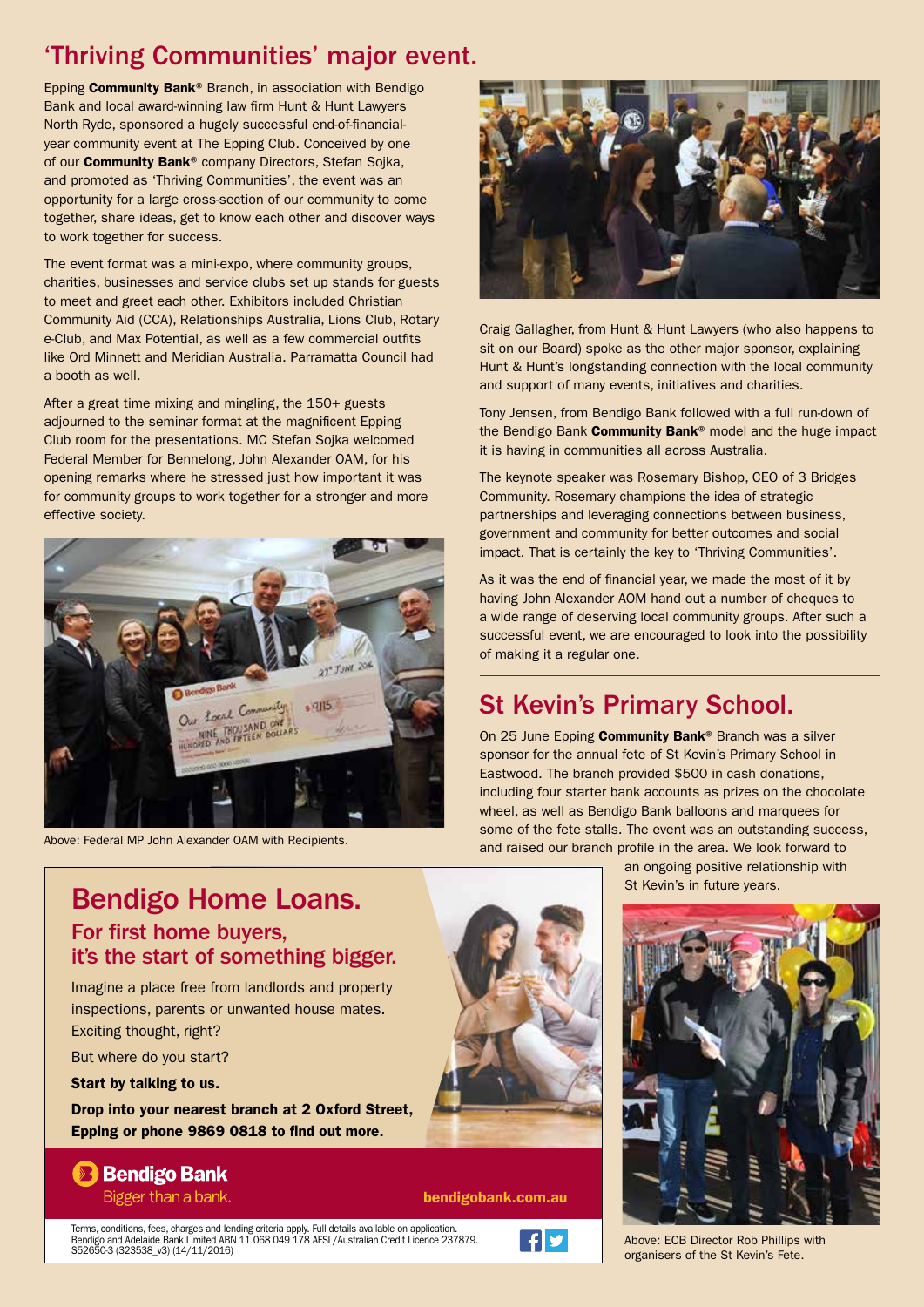# Bendigo Bank joins Android Pay.

Since September 2016, Bendigo Bank customers have been able to make purchases on their smartphones simply and securely, using Android Pay. The mobile wallet is now available to all Bendigo Bank credit and debit cardholders with an Android smartphone, simply by downloading the Android Pay app from Google Play.



Bendigo Bank's Chief Customer Officer Marnie Baker said the app offered customers greater choice and flexibility in how they could make payments. "Our customers will be able to use Android Pay wherever contactless payments are accepted, as well as some in-app purchases," Ms Baker said.

"As one of the first nationally-operating banks to offer Android Pay in Australia, we're excited to be a part of this revolution in the way we think about and use money," she said.

Android Pay enables Android users to seamlessly tap and pay with their phones at more than 750,000 payment terminals in Australian shops, with more locations being added every day. Card information is never sent with a payment, instead a virtual account number is used, providing additional security.

For a quick card registration process, Bendigo Bank customers are also encouraged to download the Bank's new Protect+Pay app, available on Google Play from today. Protect+Pay, developed with the support of Mastercard®, also gives customers extra security functionality, while allowing Android Pay customers an easy in-app sign up process.

Special in-app features of Protect+Pay include the ability to:

- Block ATM, online, in-store and overseas transactions and unblock when you want to shop.
- Lock a misplaced card while you look for it and unblock it when you find it.
- Cancel a lost or stolen card and order a replacement.
- Change your card Personal Identification Number (PIN).

Mastercard and the Mastercard Brand Mark are registered trademarks of Mastercard International Incorporated.

#### Mimi's fundraiser for cancer.

Our ever-popular staffer, Mimi is donating her hair for wig making for cancer patients.

The program is an initiative of children's charity, Variety NSW. She signed up with their fundraiser Web page (you can too) to raise money and give a special gift to a child, by helping make



a wig when they lose their hair to cancer treatment. Next time you are in the branch, ask Mimi about it and maybe you can help out as well.

For more information check out: www.variety.org.au/nsw/get-involved/donateyourhair/

## Buying Community Bank® company shares.

#### Get your stake in local community success

From time to time, and for diverse reasons, shareholders place their shares in North Epping Financial Services Limited for sale. At the present time there are some parcels of shares available for purchase by existing and/or new shareholders.

As an unlisted public company, North Epping Financial Services Limited (NEFSL) is not permitted by law to play an active role in any share transaction. Such a transaction is the responsibility of the potential buyer and seller, and NEFSL takes no responsibility for the outcome.

However, we are permitted to maintain an informal register of people who may be looking to buy or sell our shares. If you are interested in buying shares, please contact our administrative assistant, Diana Gallagher (email: nefs2121@gmail.com, or telephone: 9869 0818), to register your details.

As the opportunity arises, Diana will place you in contact with potential vendors with whom you can personally negotiate the share price, arrange settlement of the sale, and exchange the share certificate. Once the transaction is completed, a Transfer of Shares Form must be submitted to the branch.

A major advantage of this process is that a professional broker is not involved so you will not have to pay any brokerage fees.

Please note that, under our constitution, no individual person or single entity may hold more than 10% of the company's shares (i.e. more than 51,000 shares).

For your own security and peace of mind, we recommend that you seek independent financial and legal advice in relation to any share transaction.

### Blacktown Football Club.

Bendigo Bank NSW donated \$3,000 to **Blacktown** Football Club to purchase equipment for their youth football teams. Stephen Hu, Epping Branch Manager, is



pictured with club players and officials.

### North Epping Bowling Club.

Epping **Community** Bank® Branch co-sponsored the Camellia Bowls Carnival at NEBC. Players and Stephen are pictured at the presentation of prizes.